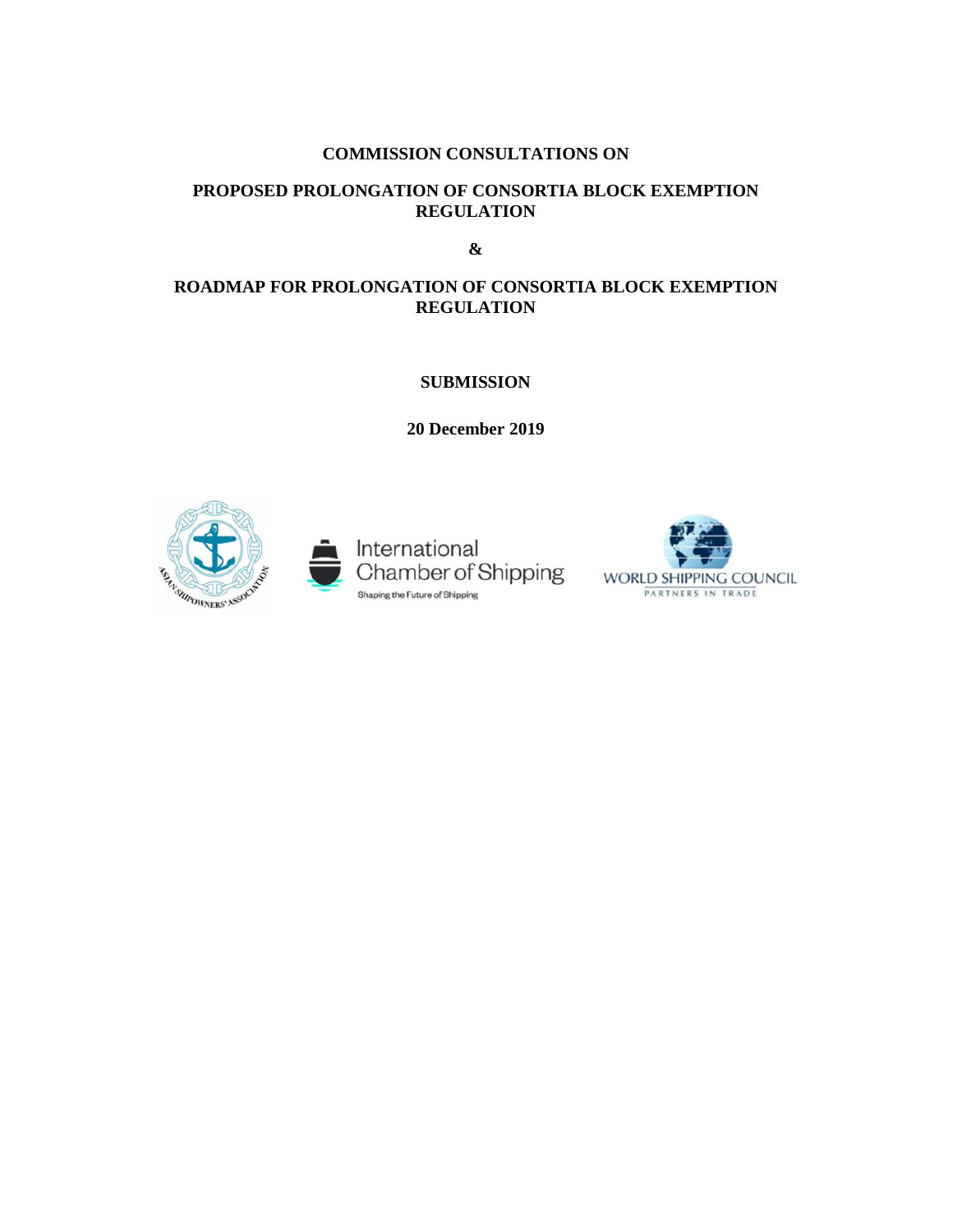#### **I. Introduction**

- 1. Following its evaluation of Commission Regulation (EC) No 906/2009 (the " Consortia BER"), conducted in Q4 2018 – Q3 2019 (the "Evaluation"), the Commission published on 20 November 2019: (i) a Staff Working Document ("SWD") reflecting the findings of the Evaluation; (ii) an Executive Summary of the Evaluation; (iii) a Roadmap concerning the Commission's intention to prolong the Consortia BER by four years (the "Roadmap"); and (iv) a draft Commission Regulation amending the Consortia BER as regards its period of application, so that it would apply until 25 April 2024 (the "Draft Regulation") (documents (i)-(iv) collectively, the "Proposal").
- 2. In parallel with the publication of the Proposal, the Commission opened two public consultations: a consultation on the Roadmap; and a consultation on the Draft Regulation (together, the "Consultations"). Noting that the Consultations "*relate to the same initiative, i.e. the prolongation of the Consortia BER*" and that the content of the Consultations is "*basically identical*",<sup>1</sup> the Commission has invited all interested parties to submit their comments on both Consultations (or one of them) using the same form.
- 3. Accordingly, the present submission is made in response to both Consultations on behalf of the World Shipping Council ("WSC"), the International Chamber of Shipping ("ICS") and the Asian Shipowners' Association ("ASA") (collectively, the "Parties").<sup>2</sup>

## **II. Findings of the Evaluation**

- 4. The Parties have carefully reviewed the Proposal and they welcome the Commission's substantive findings. In particular, the Parties endorse the conclusions at Sections 5.1 – 5.5 of the SWD that:
	- a) the Consortia BER is effective because it facilitates the conclusion of consortia agreements by making the Article 101 TFEU assessment easier and by providing higher legal certainty than self-assessment;
	- b) the Consortia BER is efficient because it helps reduce compliance costs;

<sup>&</sup>lt;sup>1</sup> See respectively https://ec.europa.eu/competition/consultations/2019\_cber\_prolongation/index\_en.html and Section C of the Roadmap.

<sup>&</sup>lt;sup>2</sup> EU Transparency Register Numbers: WSC: 32416571968-71 / ICS: 90104608462-14 / ASA: 758817833399-63.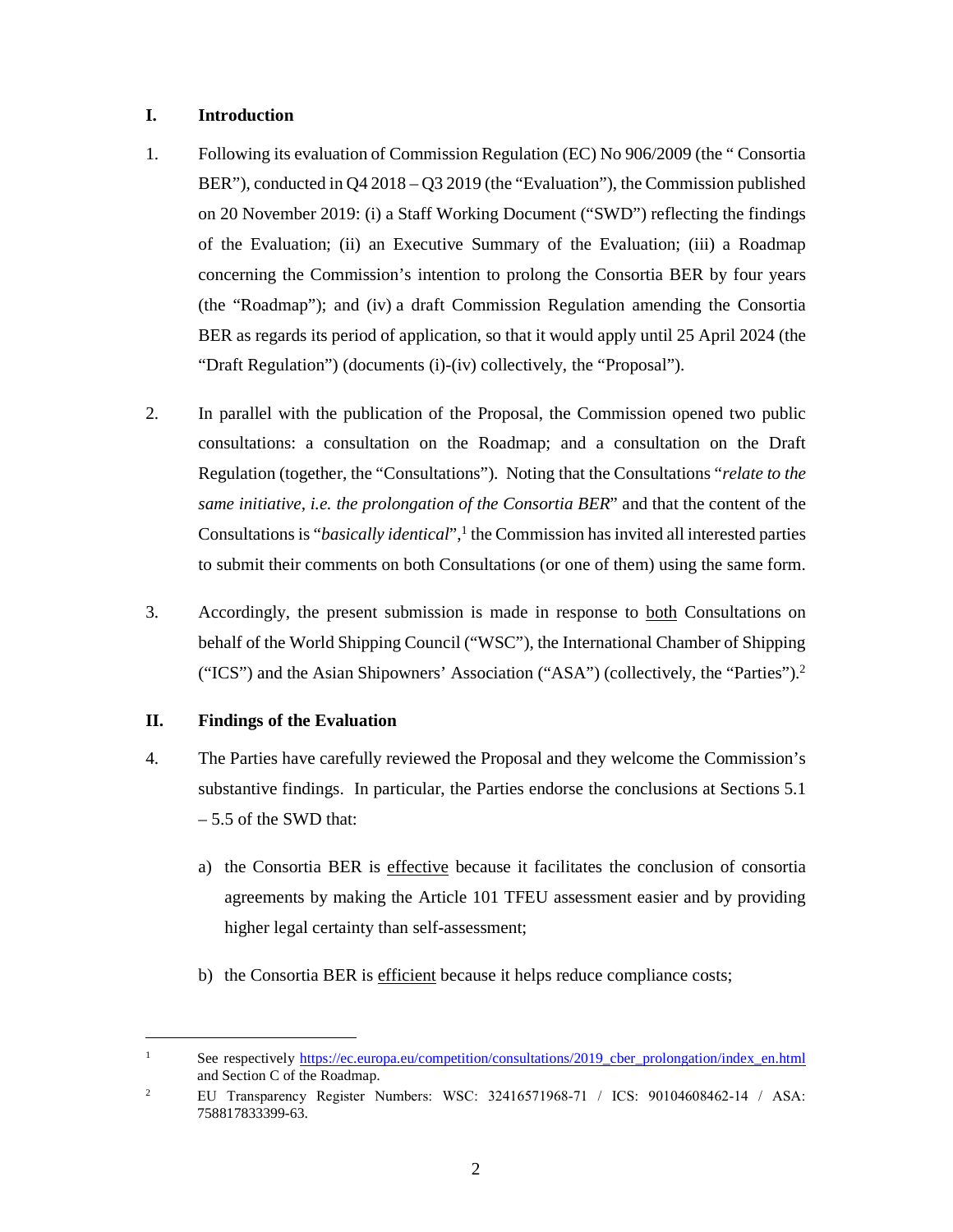- c) the Consortia BER is relevant because it facilitates cooperation that generates efficiency gains and benefits consumers; in this regard, the Parties support in particular the findings/indications that:
	- i. concentration levels did not have negative effects on liner shipping prices; prices actually decreased during the period considered, in line with a decrease in carriers' costs:<sup>3</sup>
	- ii. the Consortia BER has not increased the bargaining power of carriers towards ports and terminals to the detriment of customers;<sup>4</sup>
	- iii. there is no causal link between the Consortia BER and the alleged challenges and disturbances to terminals caused by ultra large container vessels (ULCVs);<sup>5</sup>
	- iv. "*consortia allow their members to pool their vessels together and provide services or frequencies that carriers would not be able to provide on their own means*";<sup>6</sup>
	- v. "*cost efficiencies have been passed on to customers to a material extent over the evaluation period*";<sup>7</sup>
	- vi. "*quality of services has not deteriorated but rather remained stable since 2014*".<sup>8</sup>
- d) the Consortia BER is coherent with the broader policies and objectives of the EU, as it reduces the environmental impact of maritime transport and contributes to the global competitiveness of the EU's shipping sector; and
- e) the Consortia BER provides EU added value.

<sup>&</sup>lt;sup>3</sup> SWD, page 24.

<sup>&</sup>lt;sup>4</sup> SWD, page 25.

<sup>5</sup> SWD, page 26.

<sup>6</sup> SWD, page 27.

<sup>7</sup> SWD, page 29.

<sup>8</sup> SWD, page 32.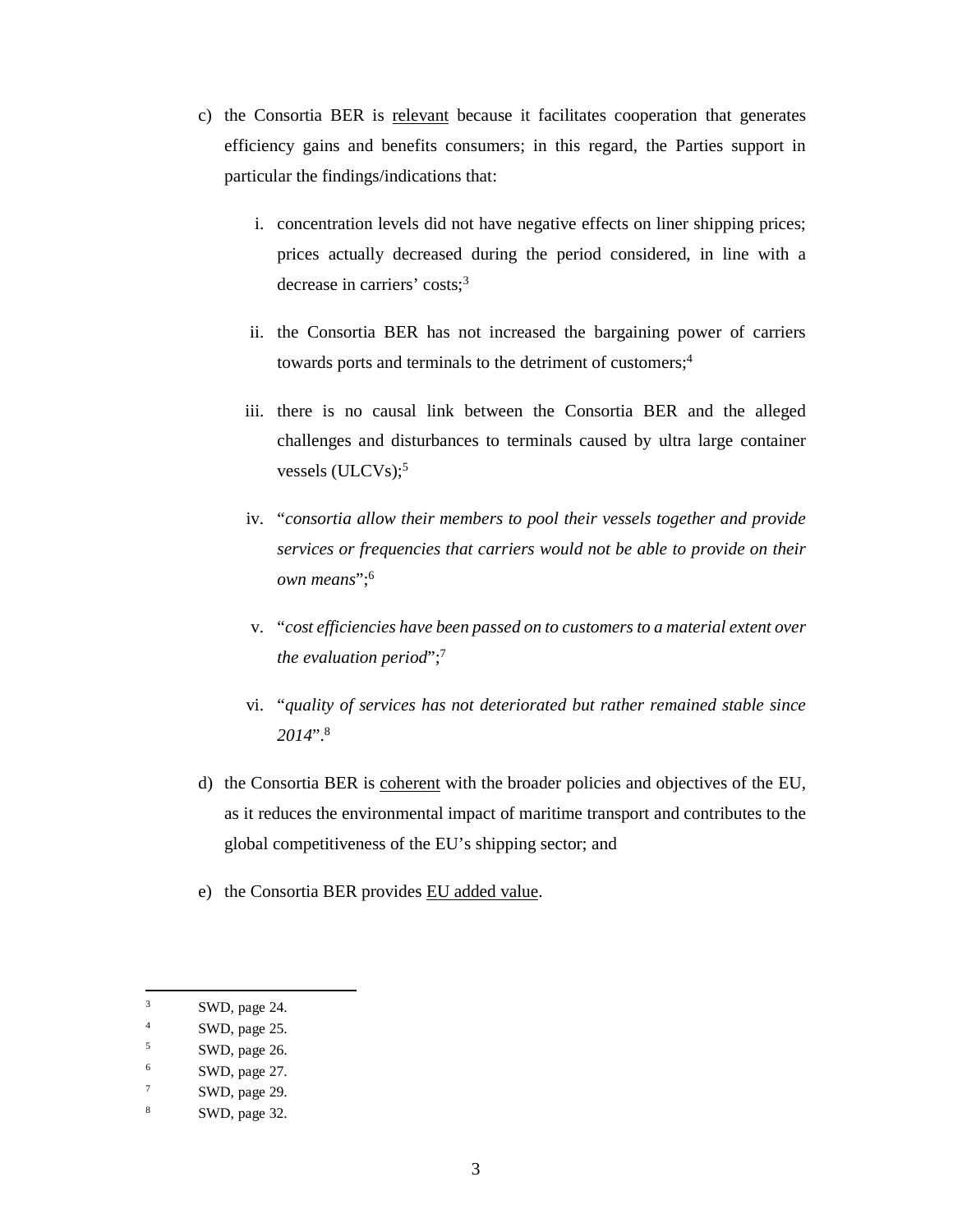5. Overall, the findings reflected in the Proposal are consistent with the submissions made by the Parties throughout the Evaluation, in particular their submission of 20 December 2018, WSC's submission of 14 March 2019 (on pass-on and service quality), and the briefing paper submitted by WSC and the European Community Shipowners' Associations ("ECSA") on 12 June 2019 (on the relationship between the Consortia BER and EU climate action).

#### **III. Proposed duration of the prolongation**

6. The Draft Regulation would amend Article 7 of the Consortia BER by replacing the current expiry date "25 April 2020" with the date "25 April 2024". Recital 4 of the Draft Regulation, reproduced below, addresses the Commission's rationale for a fouryear, rather than a five-year, prolongation of the Consortia BER:

> *"In order to allow the Commission to take into account possible changes in market circumstances and in line with the Commission's powers under Article 2, paragraphs 1 and 2 of Regulation (EC) No 246/2009, the period of application of [the Consortia BER] should only be extended by four years".*

- 7. For the reasons that follow, the Parties respectfully submit that a prolongation of the Consortia BER by four years is inconsistent with the provisions of Council Regulation (EC) No 246/2009 (the "Consortia Empowering Regulation").<sup>9</sup> Based on the provisions of the Consortia Empowering Regulation, and in light of the Commission's conclusion that it is appropriate to prolong the Consortia BER, it should do so for a period of five years.
- 8. The Commission's power to adopt the Draft Regulation is derived from Article 1(1) of the Consortia Empowering Regulation. This is evident from the Preamble to the Draft Regulation, which states *"Having regard to [the Consortia Empowering Regulation], and in particular Article 1 thereof*"; it is also evident from the fact that there is no provision in the Consortia Empowering Regulation specifically concerning extensions or prolongations of the Consortia BER.

<sup>9</sup> Council Regulation (EC) No 246/2009 of 26 February 2009 on the application of Article 81(3) of the Treaty to certain categories of agreements, decisions and concerted practices between liner shipping companies (consortia) (Codified version), OJ (2009) L 79/1.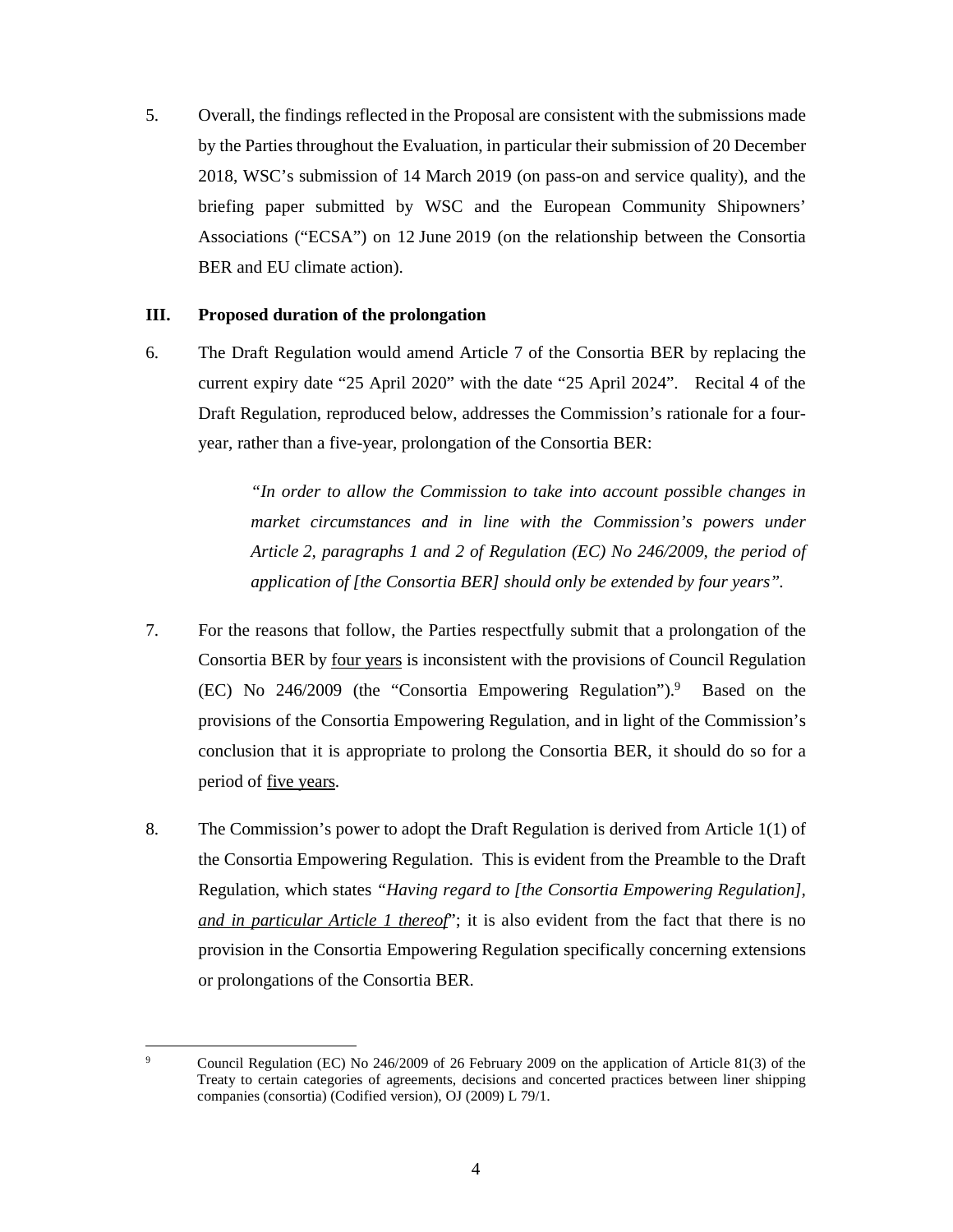- 9. If the Commission chooses to exercise its power under Article 1(1) of the Consortia Empowering Regulation, it must do so in accordance with Article 2(1) of the Consortia Empowering Regulation. This states that: "*[t]he Regulation adopted pursuant to Article 1 shall apply for a period of five years, calculated as from the date of its entry into force*" (emphasis added).
- 10. Article 2(1) does not give the Commission discretion to choose the period of application. This is evident from the phrase "shall apply". According to the Commission's guidance in the "*English Style Guide, A handbook for authors and translators in the European Commission*", the word "*shall*" denotes a "*positive imperative*": "*[t]o impose an obligation or a requirement, EU legislation uses shall*  [...] shall means the same as must<sup>".10</sup> Accordingly, Article 2(1) of the Consortia Empowering Regulation should be interpreted as follows: the Regulation adopted pursuant to Article 1 must apply for a period of five years. This interpretation is also supported by the French and German language versions of Article  $2(1)$ .<sup>11</sup>
- 11. If the Council had intended to grant the Commission discretion as regards the BER's period of application, it would have used different wording in Article 2(1) of the Consortia Empowering Regulation. This is clear from several other empowering regulations adopted by the Council. For instance:

<sup>&</sup>lt;sup>10</sup> English Style Guide, A handbook for authors and translators in the European Commission (last updated 31 October 2019).  $\frac{10.23}{\text{aragonal}}$  available at 31 October 2019), paragraph 10.23, available at https://ec.europa.eu/info/sites/info/files/styleguide\_english\_dgt\_en.pdf

<sup>11</sup> The French language version of Article 2(1) of the Consortia Empowering Regulation states: *"Le règlement arrêté en application de l'article 1er est applicable pendant une période de cinq ans, calculée à partir de la date de son entrée en vigueur"* (Unofficial translation: "The regulation adopted pursuant to Article 1 is applicable for a period of five years, calculated from the date of its entry into force"). The German language version of Article 2(1) of the Consortia Empowering Regulation states: "*Die gemäß Artikel 1 erlassene Verordnung gilt für einen Zeitraum von fünf Jahren ab ihrem Inkrafttreten*" (Unofficial translation: "The regulation adopted pursuant to Article 1 applies for a period of five years from its entry into force").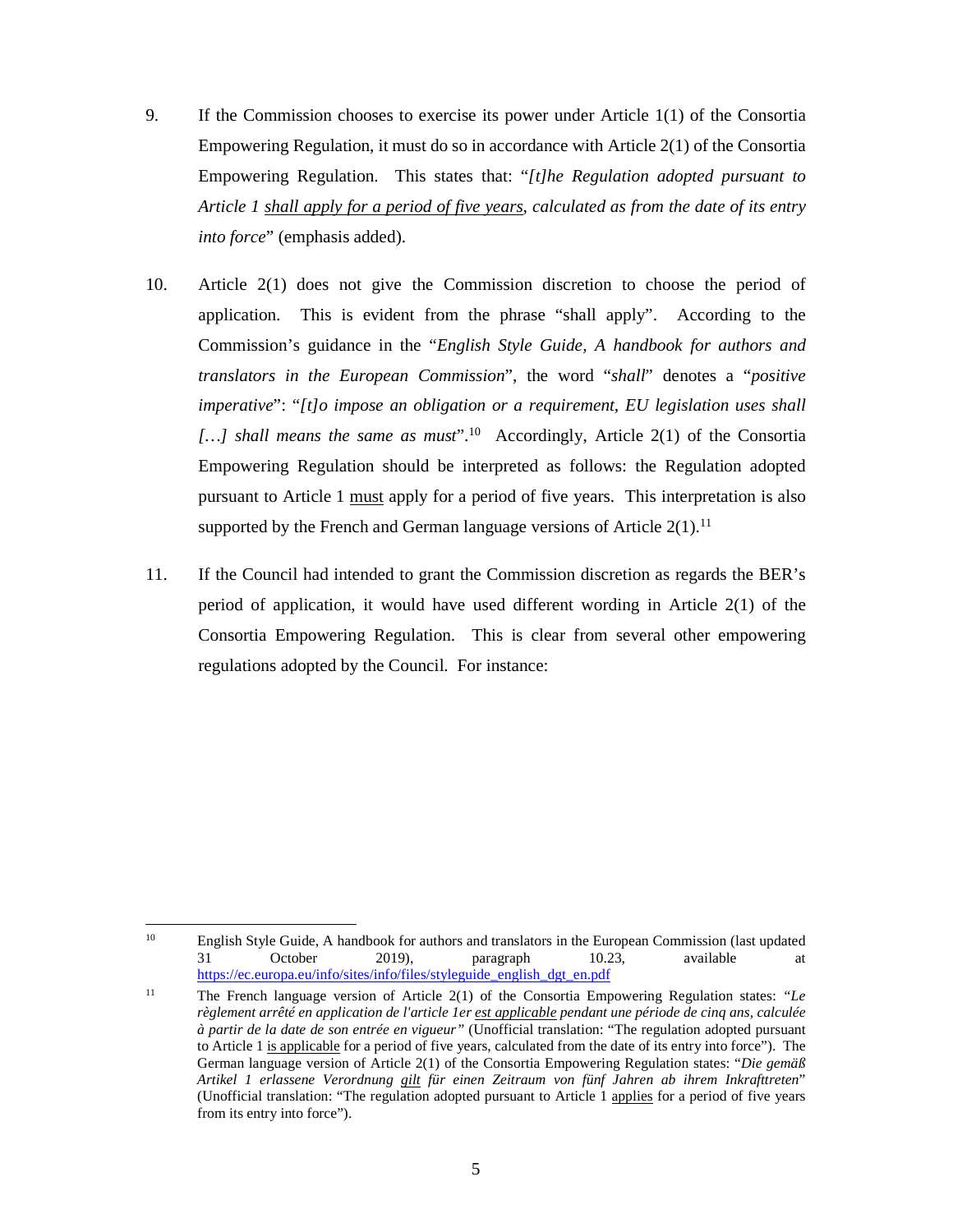- a) Regulation No  $19/65/EEC$ ,<sup>12</sup> which the Commission relied on to adopt the Vertical  $BER<sup>13</sup>$ , the Motor Vehicle BER,<sup>14</sup> and the Technology Transfer BER,<sup>15</sup> states in Article 2(1) that: "*A regulation pursuant to Article 1 shall be made for a specified period*" (emphasis added). This wording, which is less prescriptive than the wording used in the Consortia Empowering Regulation, allowed the Commission to choose a 12-year application period for the Vertical and Technology Transfer BERs and a 13-year application period for the Motor Vehicle BER.<sup>16</sup>
- b) Regulation (EEC) No  $2821/71$ ,<sup>17</sup> which the Commission relied on to adopt the Research & Development BER<sup>18</sup> and the Specialisation BER,<sup>19</sup> states in Article 2(1) that: "*Any regulation pursuant to Article 1 shall be made for a specified period*" (emphasis added). This wording, which mirrors the non-prescriptive wording used in Regulation No 19/65/EEC, allowed the Commission to choose 12-year application periods for the Research & Development and Specialisation BERs.<sup>20</sup>
- c) Regulation (EEC) No  $1534/91$ ,<sup>21</sup> which the Commission relied on to adopt the Insurance BER (no longer in force),<sup>22</sup> states in Article 2 that: "*Any Regulation*

<sup>&</sup>lt;sup>12</sup> Regulation No 19/65/EEC of the Council of 2 March 1965 on application of Article 85 (3) of the Treaty to certain categories of agreements and concerted practices, OJ (1965) P 36/533.

<sup>13</sup> Commission Regulation (EU) No 330/2010 of 20 April 2010 on the application of Article 101(3) of the Treaty on the Functioning of the European Union to categories of vertical agreements and concerted practices, OJ (2010) L 102/1 ("Vertical BER").

<sup>&</sup>lt;sup>14</sup> Commission Regulation (EU) No 461/2010 of 27 May 2010 on the application of Article 101(3) of the Treaty on the Functioning of the European Union to categories of vertical agreements and concerted practices in the motor vehicle sector, OJ (2010) L 129/52 ("Motor Vehicle BER").

<sup>&</sup>lt;sup>15</sup> Commission Regulation (EU) No 316/2014 of 21 March 2014 on the application of Article 101(3) of the Treaty on the Functioning of the European Union to categories of technology transfer agreements, OJ (2014) L 93/17 ("Technology Transfer BER").

<sup>&</sup>lt;sup>16</sup> See Vertical BER, Article 10; Technology Transfer BER, Article 11; Motor Vehicle BER, Article 8.

<sup>17</sup> Regulation (EEC) No 2821/71 of the Council of 20 December 1971 on application of Article 85 (3) of the Treaty to categories of agreements, decisions and concerted practices, OJ (1971) L 285/46.

<sup>&</sup>lt;sup>18</sup> Commission Regulation (EU) No 1217/2010 of 14 December 2010 on the application of Article 101(3) of the Treaty on the Functioning of the European Union to certain categories of research and development agreements, OJ (2010) L 335/36 ("Research & Development BER").

<sup>&</sup>lt;sup>19</sup> Commission Regulation (EU) No 1218/2010 of 14 December 2010 on the application of Article 101(3) of the Treaty on the Functioning of the European Union to certain categories of specialisation agreements, OJ (2010) L 335/43 ("Specialisation BER").

<sup>&</sup>lt;sup>20</sup> See Research & Development BER, Article 9; Specialisation BER, Article 7.

<sup>21</sup> Council Regulation (EEC) No 1534/91 of 31 May 1991 on the application of Article 85 (3) of the Treaty to certain categories of agreements, decisions and concerted practices in the insurance sector, OJ (1991) L 143/1.

<sup>&</sup>lt;sup>22</sup> Commission Regulation (EU) No 267/2010 of 24 March 2010 on the application of Article 101(3) of the Treaty on the Functioning of the European Union to certain categories of agreements, decisions and concerted practices in the insurance sector, OJ (2010) L 83/1 ("Insurance BER").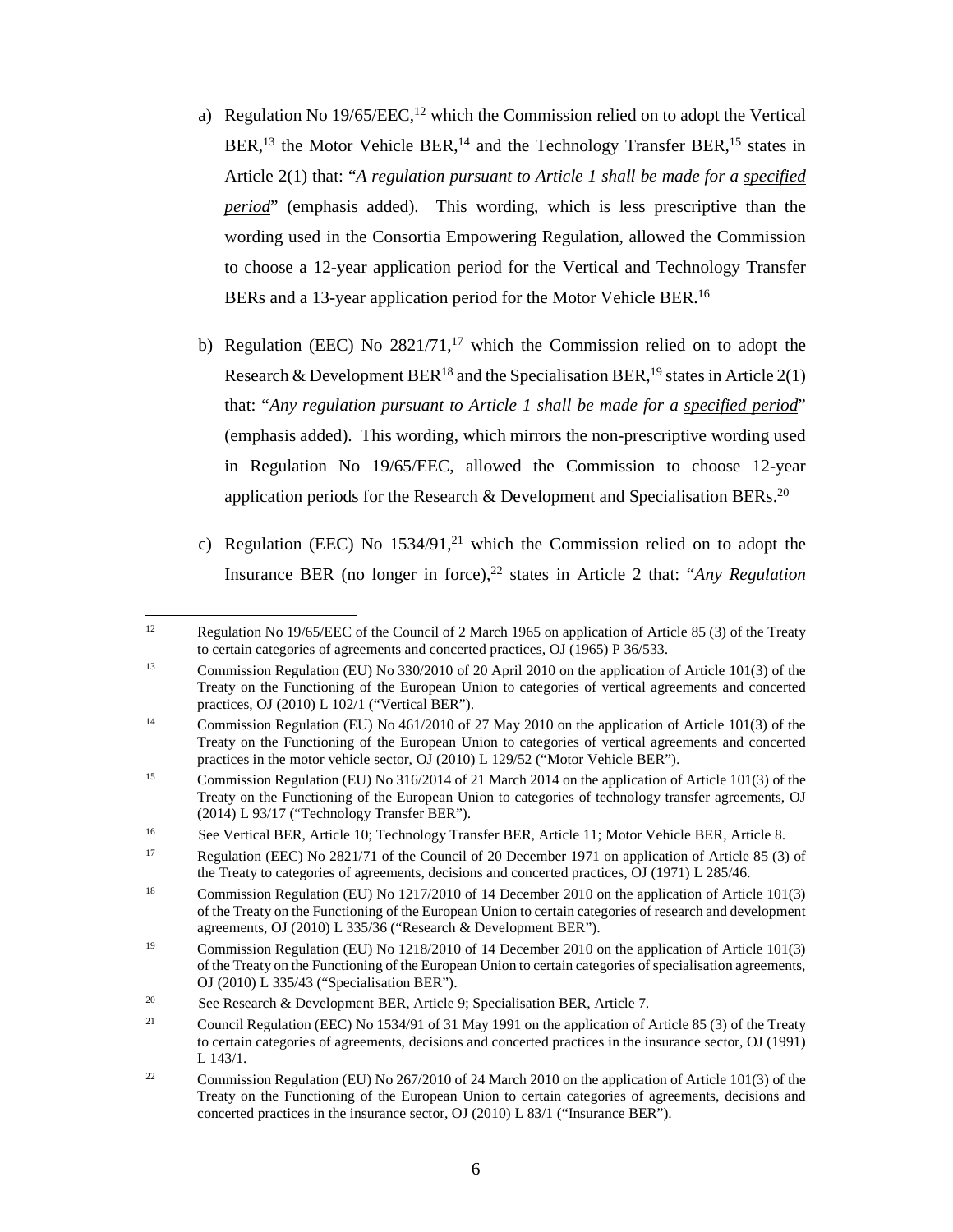*adopted pursuant to Article 1 shall be of limited duration*" (emphasis added). This wording, which again is less prescriptive than the wording in the Consortia Empowering Regulation, allowed the Commission to choose a 7-year application period for the Insurance BER.<sup>23</sup>

- 12. Regulation No 19/65/EEC, Regulation (EEC) No 2821/71, and Regulation (EEC) No 1534/91 demonstrate that the Council could have included non-prescriptive wording in the Consortia Empowering Regulation, leaving it to the Commission to determine an appropriate period of application. However, the Council did not do so. Instead, the Council made the determination itself, specifying that a regulation adopted pursuant to the Consortia Empowering Regulation must apply for five years.
- 13. As regards the rationale presented by the Commission for deviating from the five-year period, reflected in recital 4 of the Draft Regulation, the Parties respectfully submit the following observations.
- 14. First, the Parties would question whether it is correct to refer to the "Commission's powers" under Article 2(1) of the Consortia Empowering Regulation. As noted above, the Parties do not interpret Article 2(1) as giving the Commission 'powers' in the sense of discretion to choose a duration but rather providing an instruction that the Commission should follow if it chooses to exercise its powers under Article 1(1) of the Consortia Empowering Regulation.
- 15. Second, recital 4 refers to Article 2(2) of the Consortia Empowering Regulation, which states as follows: "*The Regulation adopted pursuant to Article 1 may be repealed or amended where circumstances have changed with respect to any of the facts which were basic to its adoption*". The Parties interpret this provision to mean that, if there is a fundamental change in circumstances, the Commission is empowered to repeal or amend the Consortia BER. That power would only be triggered, however, when a change in circumstances has actually occurred.
- 16. The Parties do not interpret Article 2(2) as empowering the Commission to preempt hypothetical "*possible changes in market circumstances*" by adopting a regulation for a period shorter than that specified in Article 2(1) of the Consortia Empowering

<sup>23</sup> Insurance BER, Article 9.